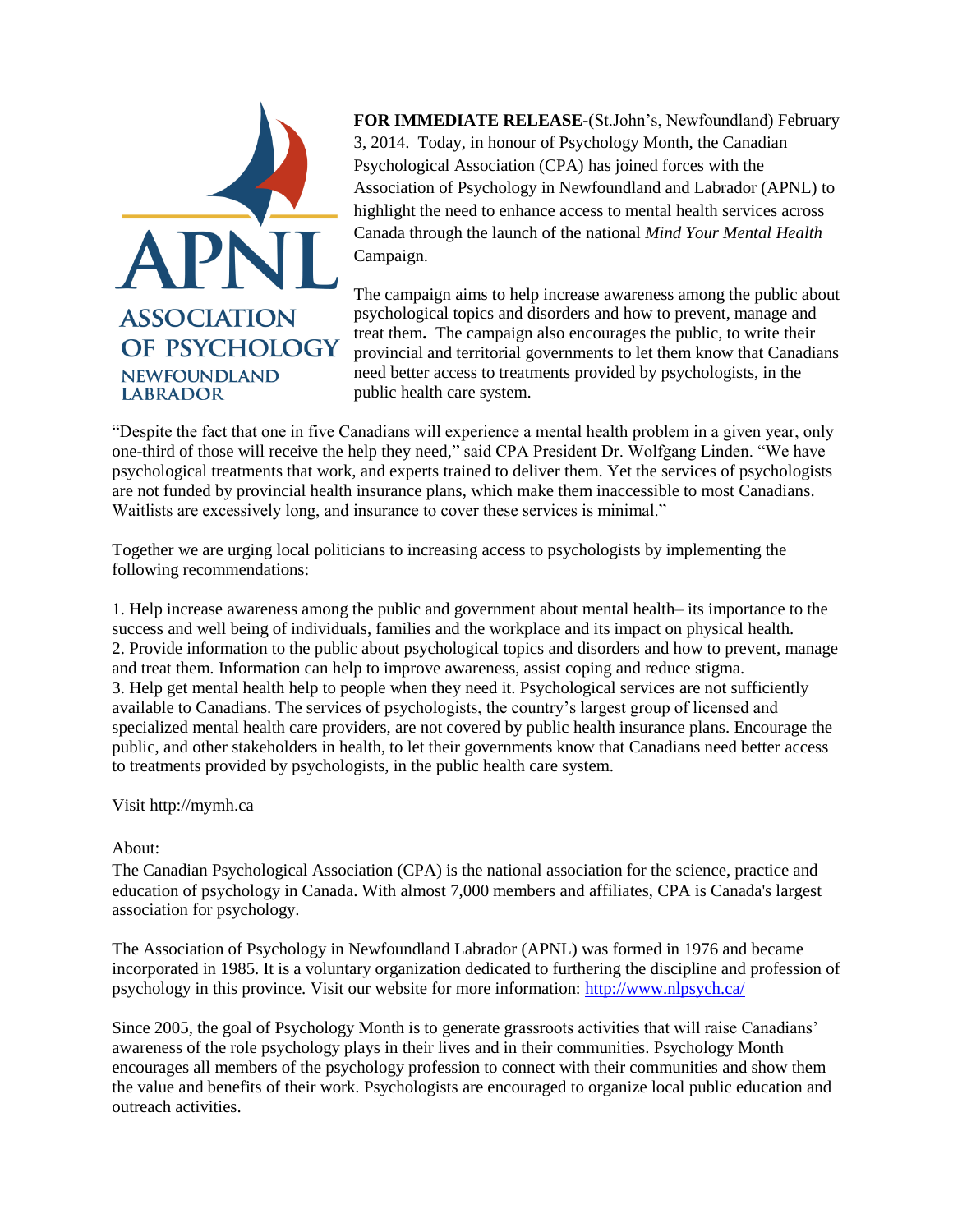**Contact:** Tyler Stacey-Holmes Canadian Psychological Association (tel) 613-237-2144 publicrelations@cpa.ca [www.cpa.ca](http://www.cpa.ca/)

Let your government know that access to a psychologist is important to you. Click to request increased access to a psychologist in the public healthcare system. **Let them know!**

## One in Five

At least this many Canadians are diagnosed with a mental illness, and this ratio is increasing every day.

## By 2020…

The WHO predicts that depression will become the  $2<sup>nd</sup>$  leading cause of disability in the world for all ages and both genders.

# Impact on Disability

The impact of mental illness on disability is **1.5x** greater than that of all cancers, and **7x** that of all infectious diseases.

And yet, access to psychologists is very limited in the public healthcare system. Waitlists are excessively long, and insurance to cover these services are minimal.

**Who is minding your mental health?**

# CAMPAIGN GOALS [\(HTTP://MYMH.CA/CAMPAIGN-CPA/\)](http://mymh.ca/campaign-cpa/)

## **Campaign Goals**

- 1. **Help increase awareness among the public and government about mental health** its importance to the success and well being of individuals, families and the workplace and its impact on physical health.
- 2. **Provide information to the public about psychological topics and disorders and how to prevent, manage and treat them.** Information can help to improve awareness, assist coping and reduce stigma.
- 3. Help get mental health help to people when they need it. Psychological services are not sufficiently available to Canadians. The services of psychologists, the country's largest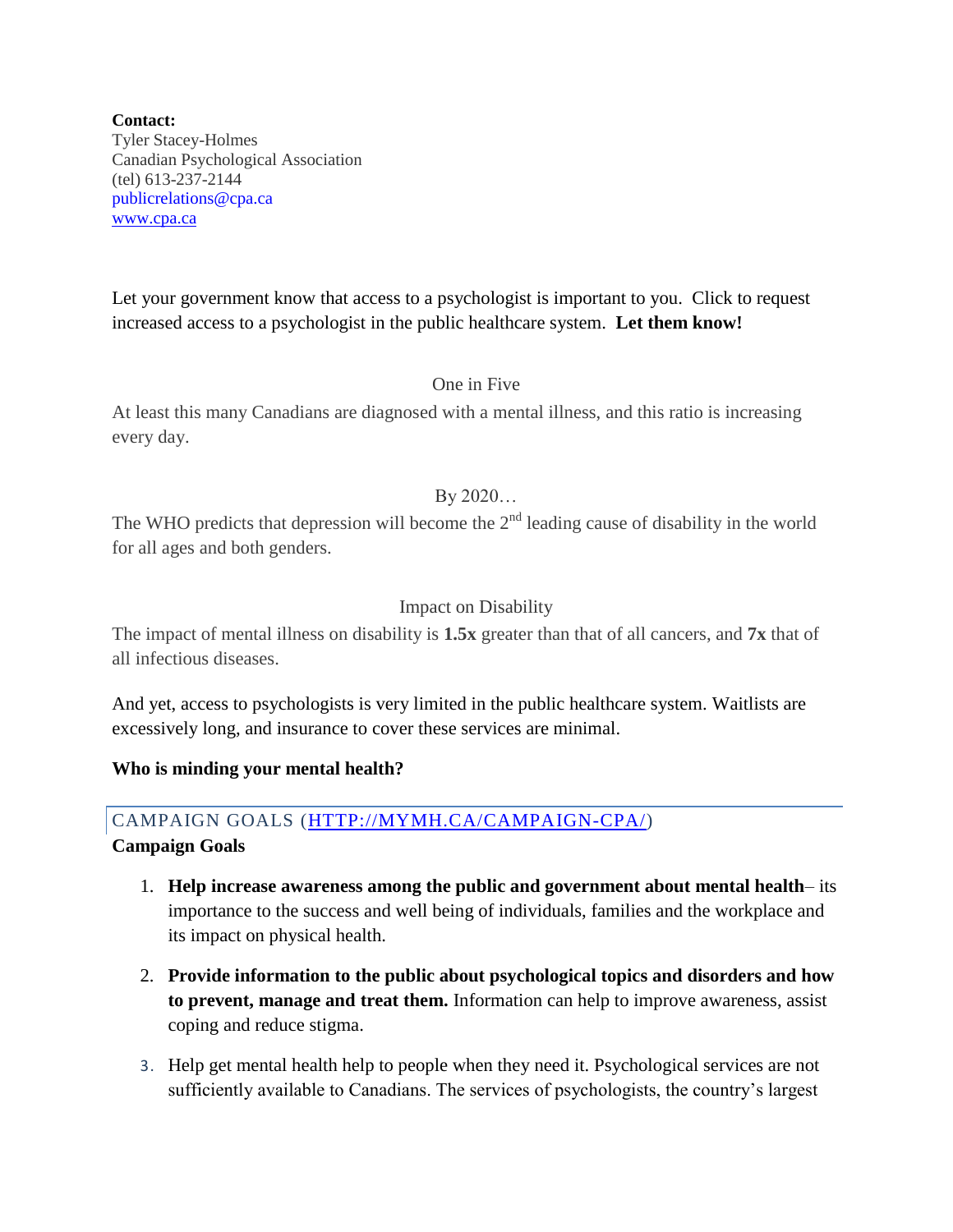group of licensed and specialized mental health care providers, are not covered by public health insurance plans. **Encourage the public, and other stakeholders in health, to let their governments know that Canadians need better access to treatments provided by psychologists, in the public health care system.**

As a constituent in your riding, I am writing about my concerns regarding access to psychological services, because the mental health needs of our Province are not being met. Our success and economic prosperity depends on the health of its citizens. An important, but all too often neglected aspect of health is psychological health.

One of the greatest challenges faced when caring for the mental health of Canadians is the significant barriers to accessing mental health services. Despite the staggering statistic fact that one in five Canadians will experience a mental health problem in a given year, only one-third of those will receive the help they need. We have psychological treatments that work, and experts trained to deliver them. Yet the services of psychologists are not funded by provincial health insurance plans, which make them inaccessible to most Canadians.

When available, publically funded services are often in short supply and wait lists are long and steadily growing. In addition, the cost of mental illness in Canada is estimated at 51 billion dollars annually, so we must act now and be innovative in our approach.

When compared to other First World countries, Canada has clearly fallen behind. Countries such as the United Kingdom, Australia, The Netherlands, and Finland, have all launched mental health initiatives which include covering the services of psychologists through public health systems. These initiatives are proving both cost and clinically effective.

The Canadian Psychological Association (CPA) recently released an independent report by a group of internationally recognized health economists. The report, 'An Imperative for Change', (goo.gl/dlUjp) states that the delivery of mental health services can be characterized as "a silent crisis" and provides a business case, and proposes models for improved access to psychological services that can be implemented in our province.

We urge you to affirm your commitment to our province's health and specifically to increasing access to psychologists by implementing the following recommendations from the report:

- Adapt the United Kingdom's publicly funded model for Improved Access to Psychological Therapies (IAPT) in the provinces and territories. Under this program psychologists and low intensity therapists deliver care for people with the most common mental health problems: depression and anxiety
- Integrate psychologists on primary care teams so that mental health problems are addressed at the right time, in the right place, by the right provider.